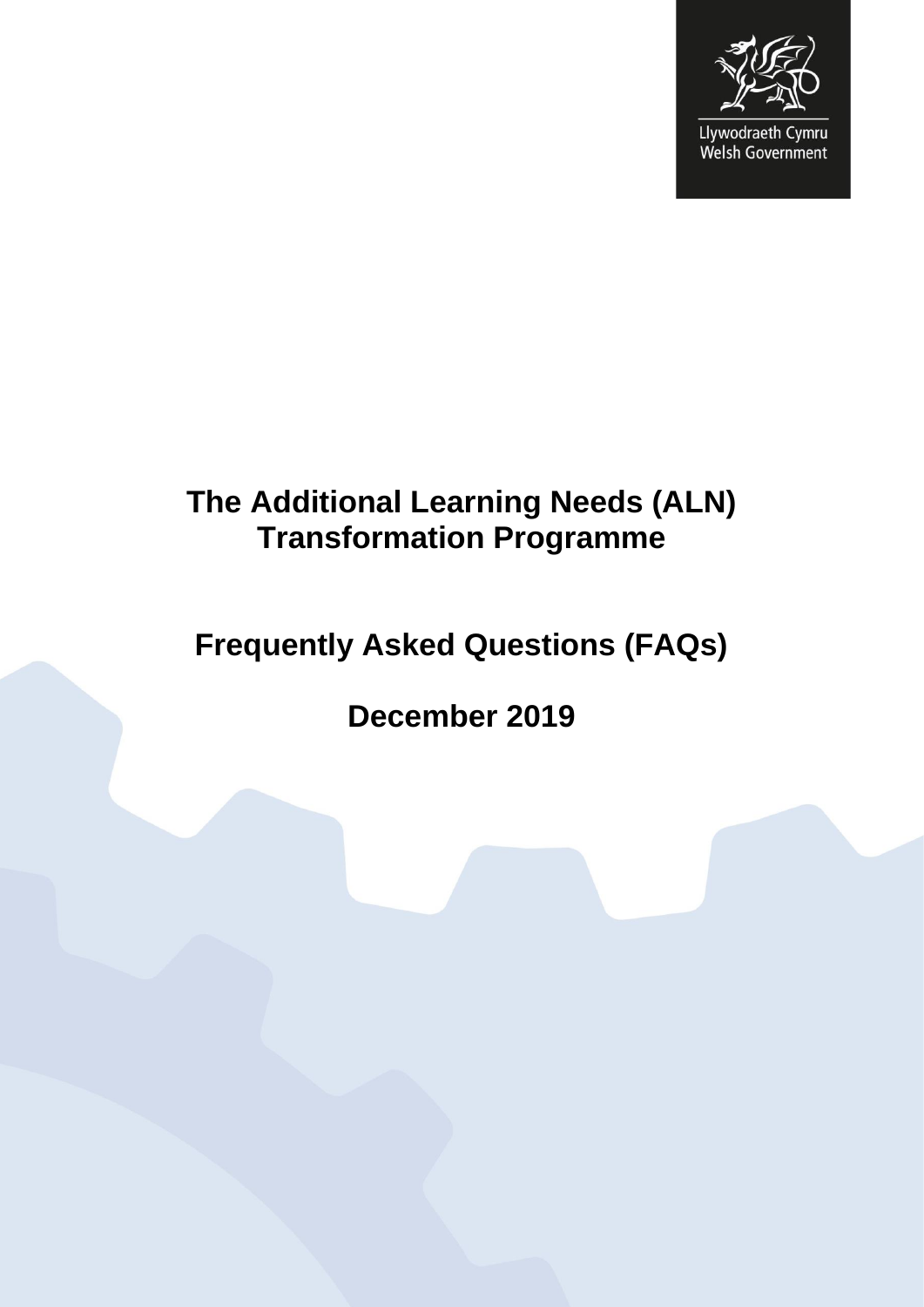This document provides answers to some of the most frequently asked questions about the Additional Learning Needs and Education Tribunal (Wales) Act 2018 and the wider ALN Transformation Programme.

The Act and wider programme will transform the separate systems for special educational needs (SEN) in schools and learning difficulties and/or disabilities (LDD) in further education to create a unified system for supporting learners from 0 to 25 with ALN.

The questions are grouped under the following areas:

| The new system                                                                                                | 2                 |
|---------------------------------------------------------------------------------------------------------------|-------------------|
| <b>IDPs</b>                                                                                                   | 3                 |
| Welsh Language                                                                                                | 6                 |
| Key roles                                                                                                     | 7                 |
| Disagreement resolution and appeals                                                                           | 8                 |
| Children and young people in particular circumstances                                                         | 10                |
| Post-16 specialist placements                                                                                 | 11                |
| Implementation                                                                                                | $12 \overline{ }$ |
| For further information about the ALN Act and Transformation Programme<br>please visit https://gov.wales/aln. |                   |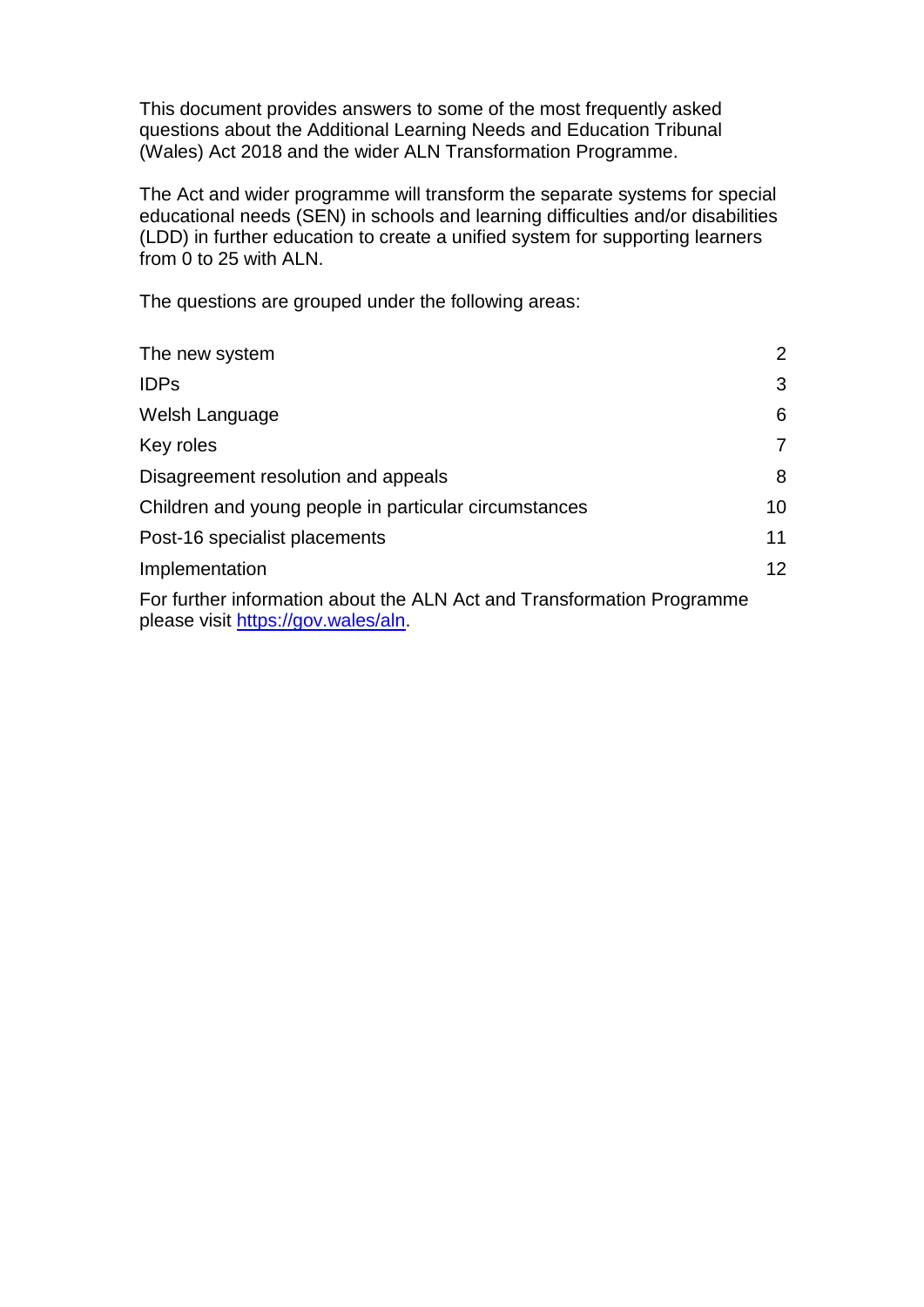## <span id="page-2-0"></span>**The new system**

## **1. What is the new additional learning needs (ALN) system?**

The ALN system is the new statutory support system for children and young people aged 0 to 25 in Wales with ALN that is due to come into force in September 2021.

The legislative framework of the new system is created by the Additional Learning Needs and Education Tribunal (Wales) Act 2018 ('the Act'), the ALN Code for Wales and regulations made under the Act. Through this statutory framework the Welsh Government aims to ensure that all learners with ALN are supported to overcome barriers to learning and can achieve their full potential, by creating:

- a unified legislative framework to support all children of compulsory school age or below with additional learning needs (ALN) and to support young people with ALN who are in school or further education (FE);
- an integrated, collaborative process of assessment, planning and monitoring of the support provided to ALN learners which facilitates early, timely and effective interventions; and
- a fair and transparent system for providing information and advice, and for resolving concerns and appeals.

The Act replaces the terms 'special educational needs (SEN)' and 'learning difficulties and/or disabilities (LDD)' with the new term 'additional learning needs (ALN)'. All children and young people with ALN regardless of the severity or complexity of their learning difficulty or disability will be entitled to a statutory support plan called an 'Individual Development Plan' (IDP). Children and young people with ALN will receive support called additional learning provision (ALP) which will be set out in their IDP.

## **2. What is ALN?**

A learner has ALN if he or she has a learning difficulty or disability which calls for additional learning provision (ALP).

A child of compulsory school age or person over that age has a learning difficulty or disability if he or she:

- (a) has a significantly greater difficulty in learning than the majority of others of the same age, or
- (b) has a disability for the purposes of the Equality Act 2010 which prevents or hinders him or her from making use of facilities for education or training of a kind generally provided for others of the same age in mainstream maintained schools or mainstream institutions in the further education sector.

A child under compulsory school age has a learning difficulty or disability if he or she is likely to (or would be likely to if no ALP were made) have significantly greater difficulty in learning than the majority of their peers when they reach compulsory school age.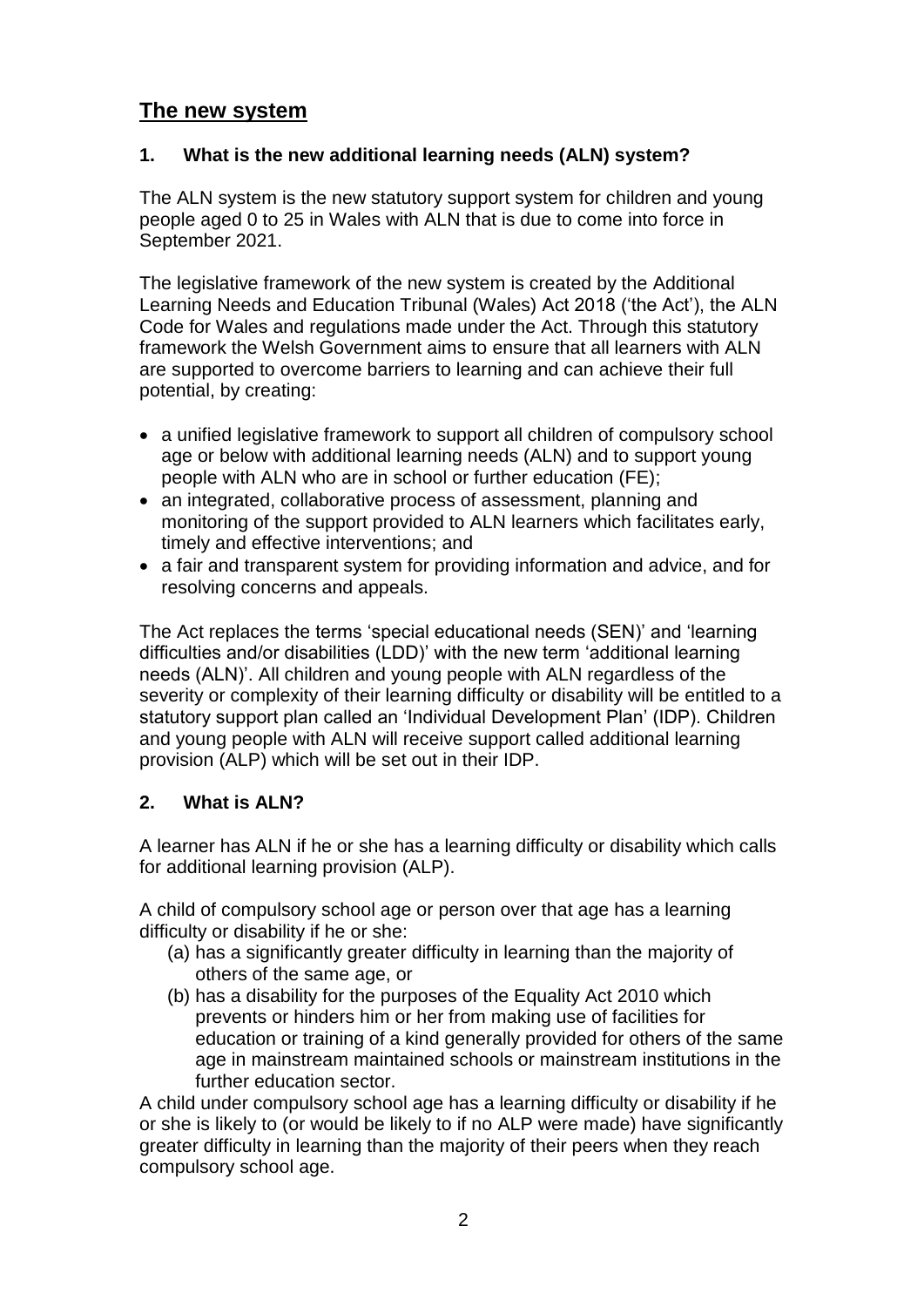ALP for a learner aged over 3 years means educational or training provision that is additional to, or different from, that made generally for others of the same age in a mainstream school, FEI or nursery education setting In Wales. For those under 3 years old it means educational provision of any kind.

It is possible for a child or young person to have a learning difficulty or disability that does not call for ALP. In these instances such a child or young people would not be considered to have ALN. Further it is important to note that not all learning difficulties or disabilities that arise from a medical condition will call for additional learning provision.

One of the principles of the draft ALN Code is inclusive education where children and young people are supported to participate fully in mainstream education, wherever feasible, and a whole setting approach is taken to meet the needs of learners with ALN. Where settings adopt a fully inclusive approach combined with universal learning provision that meets a broad range of learning needs, this can help to negate the need for ALP. The [draft ALN](https://gov.wales/sites/default/files/consultations/2018-12/draft-additional-learning-needs-code-for-wales_0.pdf)  [Code](https://gov.wales/sites/default/files/consultations/2018-12/draft-additional-learning-needs-code-for-wales_0.pdf) provides guidance on the process for assessing and deciding whether a child or young person has ALN.

# <span id="page-3-0"></span>**IDPs**

## **3. Who will be entitled to an IDP?**

The ALN Act creates a single legislative system for supporting children and young people aged between 0 to 25 years who have ALN. This is instead of the two separate systems currently operating to support children and young people of compulsory school age who have SEN, and young people in further education who have LDD.

The new system replaces existing support plans (including Statements of SEN, individual education plans (IEPs) for learners on school action/ school action plus and Learning and Skills Plans for post-16 learners) with a new statutory plan called an Individual Development Plan (IDP). If it is decided that a child in Wales, of compulsory school age and below, has ALN, they will be entitled to an IDP, no matter where they are educated.

However, the Act does not give young persons with ALN a right to continuous education up to the age of 25. Rather, it is about providing access to further education or training on an equitable basis to young people who do not have ALN.

If a young person has ALN and attends a maintained school or FEI, they will always be entitled to an IDP. However, where a young person with ALN is not attending an FEI or maintained, a local authority will need to decide, in accordance with regulations to be made under the Act, whether it is necessary to maintain an IDP for them.

It is intended that the regulations will set out matters that are relevant when a local authority is considering what, if any, reasonable needs for education or training the young person has. They will also deal with when it is necessary for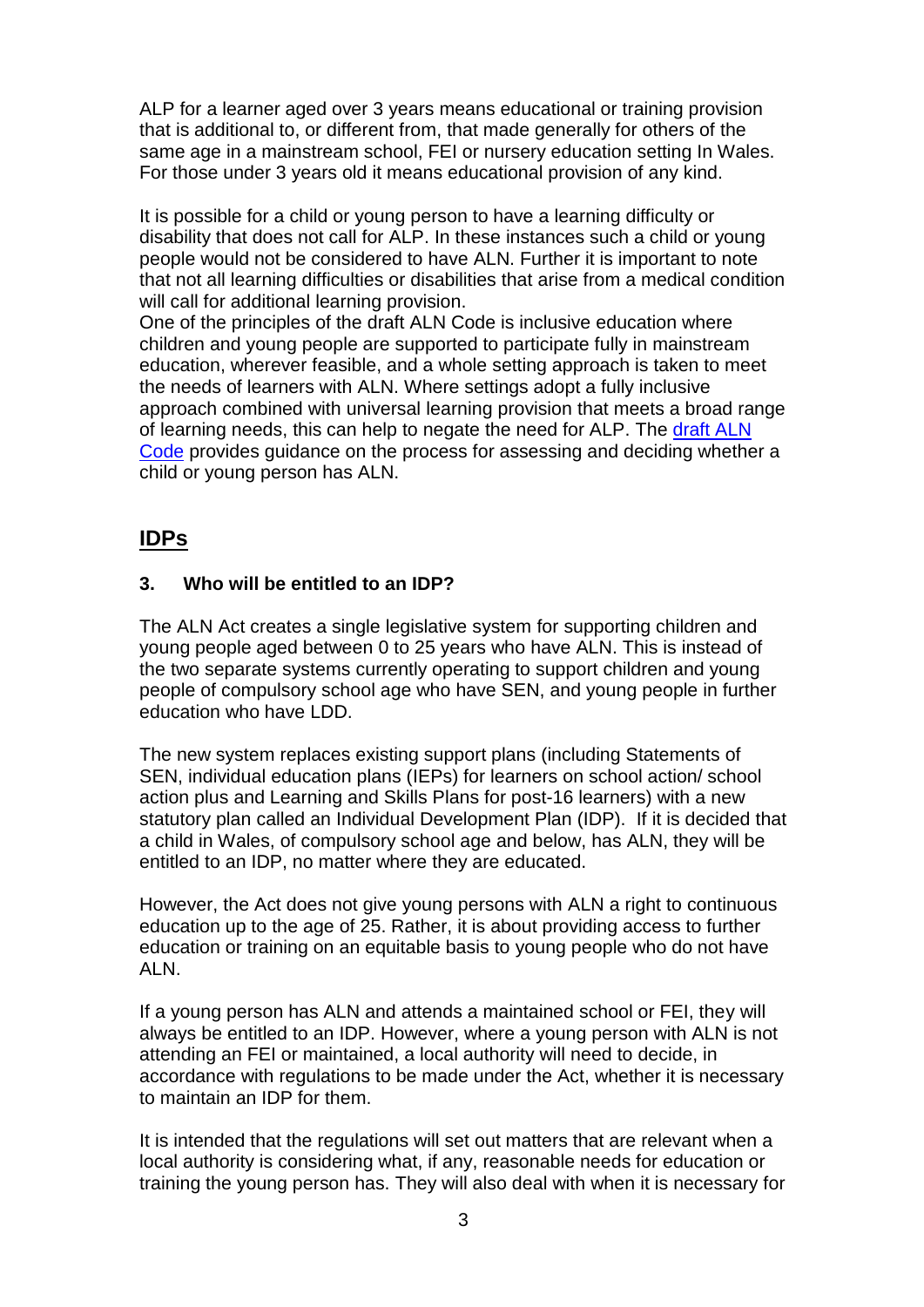the local authority to prepare and maintain an IDP for a young person who has a reasonable need for education or training. Chapter 12 of the draft ALN Code reflect what we intend to provide for in these regulations.

The Act does not extend to higher education, work-based learning or apprenticeships. The Welsh Government believes that it would not be appropriate to place duties on employers. If however a learner undertaking work-based learning or an apprenticeship is enrolled as a student at an FEI, the duties on the FEI apply. Also, if the young person agrees for the IDP to transfer with them to their higher education institution, work-based learning provider or apprenticeship it can be used for transition and to support planning. We are continuing to work with colleagues responsible for apprenticeships and work-based learning to identify the different scenarios and suggest best practice for dealing with them in the Code.

We believe effective use of contractual arrangements is the better way of protecting and promoting the interests of learners with ALN within the work based learning sector.

## **4. How long does it take to prepare an IDP?**

The time taken to prepare an IDP will depend on the nature and scope of a child or young person's needs. Preparing a concise IDP for a child or young person with less severe or complex needs should be a relatively simple and quick process. Such IDPs should form a large majority of those that are prepared. An IDP for a child or young person with severe, complex or low incidence needs is likely to require specialist input and advice and detail a much wider range of interventions. This will necessarily require greater time and effort to prepare but should only be required in a minority of cases.

The draft ALN Code proposes that a school must prepare an IDP promptly, and in any event within 35 schools days from, in the case of a pupil who is a child, it being brought to the attention of or otherwise appearing to the school that person may have ALN, or, in the case of a pupil who is a young person, the pupil consenting to the decision being made. The equivalent period in the case of a local authority is 12 weeks (or seven weeks where the local authority is reconsidering a school's decision about whether a child or young person has ALN).

Under the current SEN system, the process of statutory assessment and issuing a statement can take up to 26 weeks. The proposed timescales for IDPs should help ensure that no child or young person with ALN goes for much longer than a whole school term without an IDP being put in place (a school term normally lasting about 13 weeks).

## **5. What is an IDP and how does it differ to a Statement?**

An IDP is a statutory plan maintained by a school, FEI or local authority that sets out a description of a child or young person's ALN, the additional learning provision (ALP) called for by their learning difficulty or disability, and other associated information.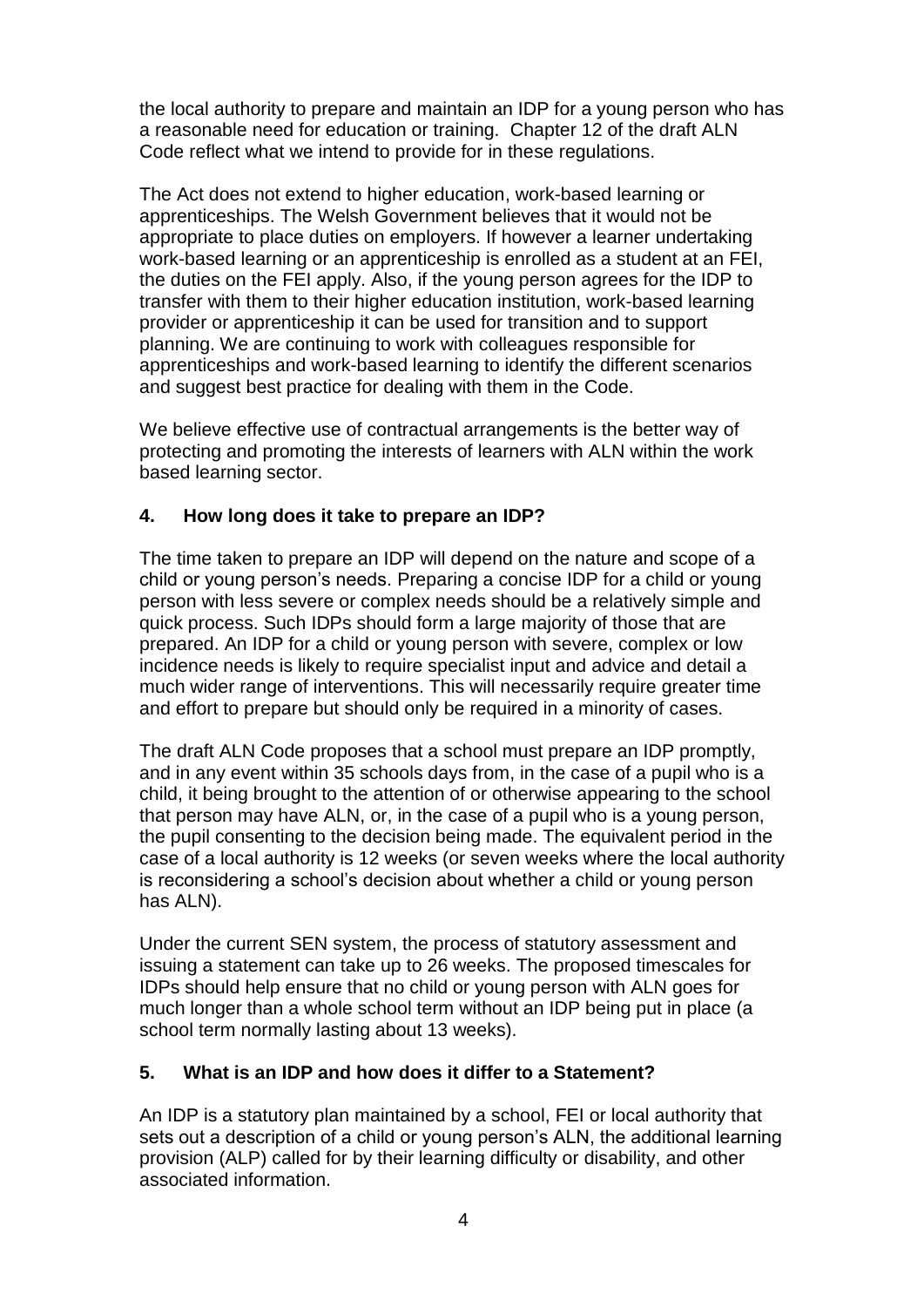Unlike a statement of SEN, IDPs will be provided to children and young people with ALN irrespective of the severity or complexity of their needs. The statutory status of the IDP will be the same irrespective of the child or young person's needs, with the same rights of appeal to the Education Tribunal for Wales for anyone with an IDP.

The IDP is intended to be a flexible document that will vary in length and complexity depending on the different needs of learners and the way in which an individual learner's needs develop and change over time.

## **6. How different is this Act to the one in England?**

In England, the Children and Families Act 2014 reformed the SEN system and introduced new statutory plans called 'Education Health and Care Plans' (EHCPs) – however, these are only for learners with severe and complex needs (i.e. equivalent to Statements). In Wales, the ALN system will extend rights to statutory plans to all learners with ALN, not limited to only those with the most severe or complex needs.

#### **7. What role do children, their parents, and young people have in the process of identifying and supporting ALN in the new system?**

The new system puts the learner at the heart of everything that happens and we expect schools, FEIs and local authorities to take a person-centred approach to planning for and supporting children and young people.

The Act requires that the views, wishes and feelings of children, their parents and young people are considered at all stages of the IDP process. The proposed mandatory IDP template will include a one-page profile to ensure that IDPs reflect the child's or young person's needs and personality, including what is important to and for them.

## **8. Who is responsible for preparing, maintaining and reviewing IDPs and for identifying ALN?**

ALN will be identified, and IDPs will be prepared and maintained, by either a school, FEI or local authority, depending on which educational institution a child or young person attends and the severity or complexity of their needs.

Maintaining an IDP means, securing the additional learning provision included in it, and reviewing the IDP as and when required to ensure the information in it, and the provision it describes, remains appropriate.

In the case of children or young people who are not a pupil at a maintained school or enrolled as a student at an FEI, or where they are a child looked after by a Welsh local authority, it will always be the local authority that maintains the IDP. This includes maintaining IDPs for children under compulsory school age if they are not attending a maintained school setting or young people attending an independent specialist post-16 institution.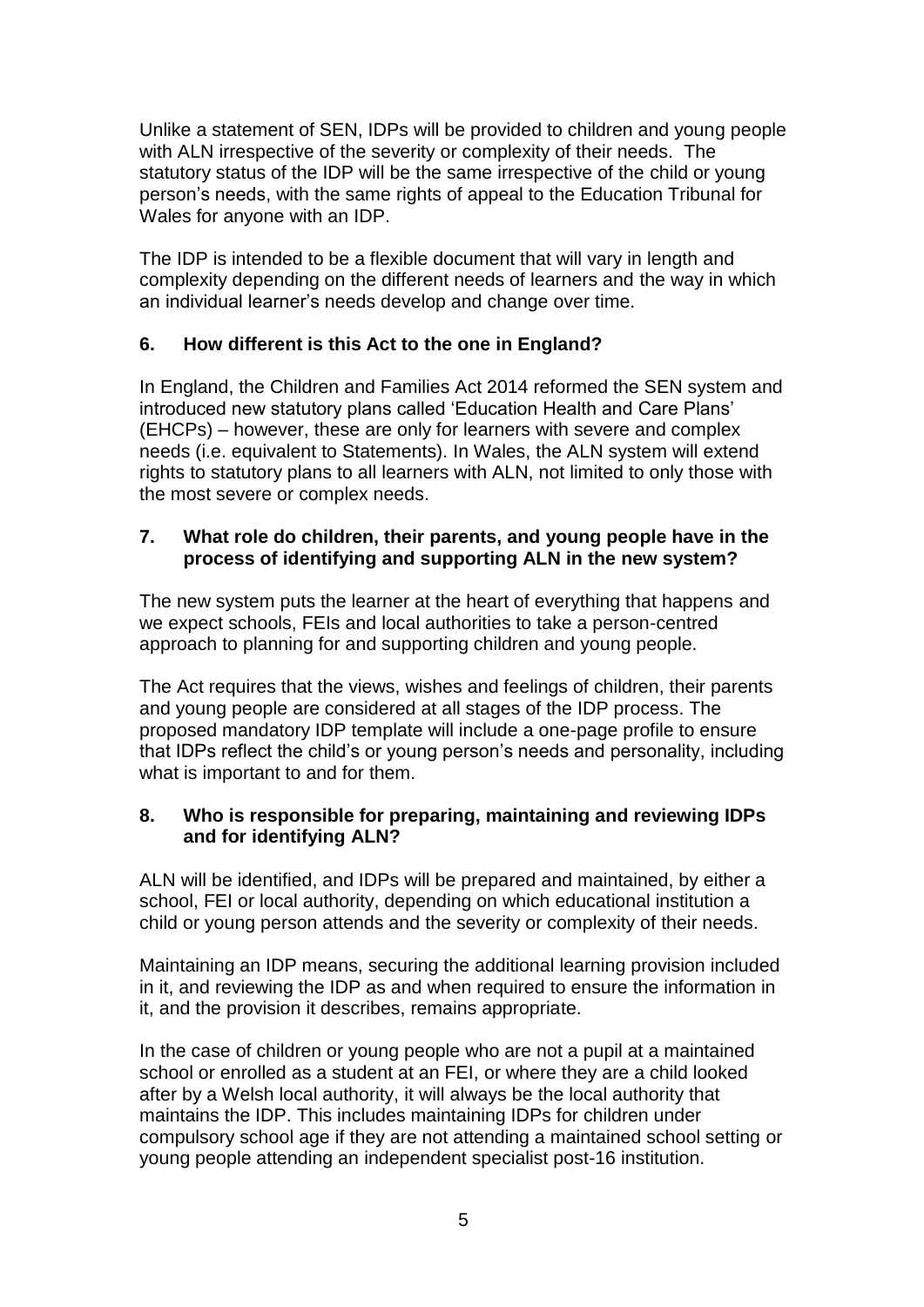## **9. Will there be a mandatory national IDP template?**

The Act requires that the ALN Code includes one or more standard forms of IDP and requires governing bodies and local authorities to use this form or forms. The form's style may be adapted to suit local preferences or those of the child or young person.

All IDPs will contain certain key elements and have the same basic structure. This will ensure broad consistency and equality in terms of the way that learners are treated and will underpin the cohesion of the ALN system as a whole and the portability of individual plans.

The draft Code provides two mandatory IDP forms, one for use in the case of children who are not looked after by a local authority, and all young people; and another for use in the case of children who are looked after by a local authority. The headings and order of the mandatory forms reflect the detailed mandatory IDP content set out in Chapter 13 and 14 of the draft ALN Code.

#### **10. What is the difference between a local authority-maintained IDP and a school-maintained IDP?**

An IDP maintained by a school and that maintained by a local authority will have exactly the same statutory standing. Whichever body prepares and maintains the IDP must ensure that the IDP describes the child or young person's ALN and the ALP that is called for by their ALN, and must then secure that ALP.

Local authorities rather than schools will maintain IDPs where the child or young person has ALN that calls for ALP it would not be reasonable for the governing body to secure.

Chapter 9 of the draft ALN Code provides clarity on when a school should refer a pupil to a local authority for it to decide whether the pupil has ALN and to decide whether the local authority or the school should have responsibility for maintaining an IDP. It provides guidance to local authorities on how they should determine whether it is reasonable for a school or the local authority to secure the ALP required by a child or young person. It also sets out that the local authority should establish a set of principles they will apply when determining whether it is reasonable for a school to secure the ALP or whether the local authority ought to do so.

## <span id="page-6-0"></span>**Welsh Language**

#### **11. How will the Act help to create a bilingual system for supporting children and young people with ALN across Wales?**

One of the core aims of the Act is to create a bilingual system of support for ALN. Services will be required to consider whether a child or young person needs ALP in Welsh; this duty will be an ongoing one, rather than a one-off decision. If they do, this must be documented in the IDP and 'all reasonable steps' must be taken to secure the provision in Welsh. A mechanism is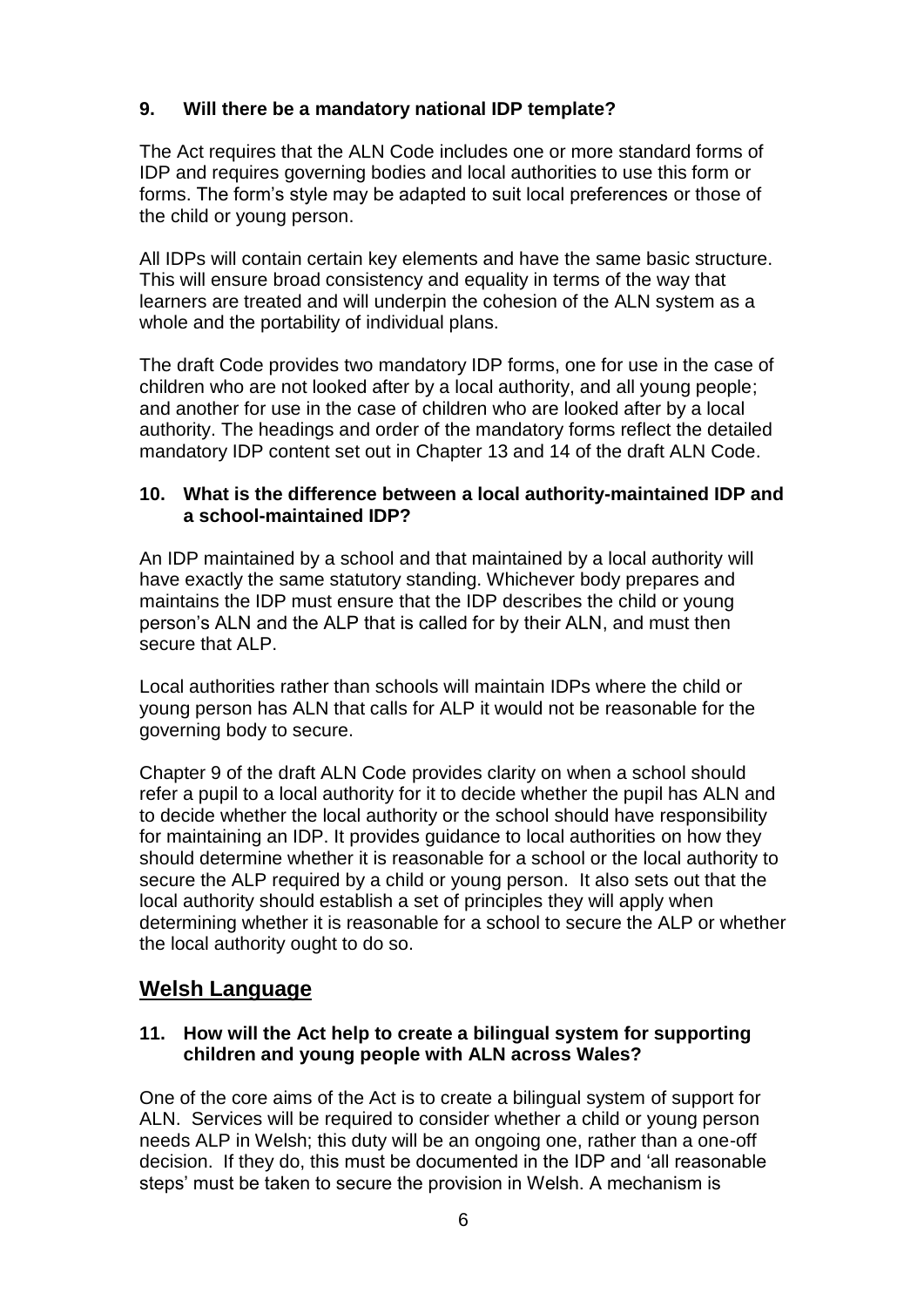included in the Act to remove by regulations the 'all reasonable steps' test, so that the duties to provide ALP through the medium of Welsh become absolute over time.

A series of strategic duties are also aimed at driving progress towards a bilingual ALN system. In particular, when reviewing their arrangements for ALN, wand the extent to which those arrangements are sufficient to meet the needs of children and young people, local authorities will be required to consider the sufficiency of ALP made in Welsh. If a local authority considers that the arrangements are not sufficient, including the availability of ALP in Welsh, it must take all reasonable steps to remedy the matter.

In doing so, local authorities should link their review of ALP with wider strategic duties including those under the School Standards and Organisation (Wales) Act 2013, which requires them to draft, consult on and publish Welsh in Education Strategic Plans (WESPs) demonstrating how they will aim to achieve the outcomes and targets for Welsh-medium provision in their area, including for learners with ALN.

# <span id="page-7-0"></span>**Key roles**

#### **12. What is the Additional Learning Needs Co-ordinator (ALNCo) role and how does this differ to existing SENCos?**

The ALNCo is a statutory role which will replace the existing non-statutory SENCo role that exists in most maintained schools in Wales and similar nonstatutory roles that are undertaken in FEIs in Wales.

Section 60 of the Act requires FEIs and mainstream maintained schools, including maintained nurseries and pupil referral units to have a designated ALNCo. However this excludes maintained special schools where every staff member will have a focus on ALN.

The ALNCo is the individual who at a strategic level within a school or FEI ensures the needs of all learners with ALN within the education setting are met. The role is a strategic one within the education setting and should therefore, either form part of the senior leadership team or have a clear line of communication to the senior leadership team. This will support the setting to plan, manage and deliver its duties and responsibilities in identifying and meeting the needs of children and young people with ALN.

The draft Additional Learning Needs Co-ordinator (Wales) Regulations 2020 prescribe the qualifications and experience required to be an ALNCo and the functions placed upon ALNCos.

#### **13. What is the Designated Educational Clinical Lead Officer (DECLO) role?**

The ALN Act places a duty on all local health boards to designate an officer to have responsibility for co-ordinating the health board's functions in relation to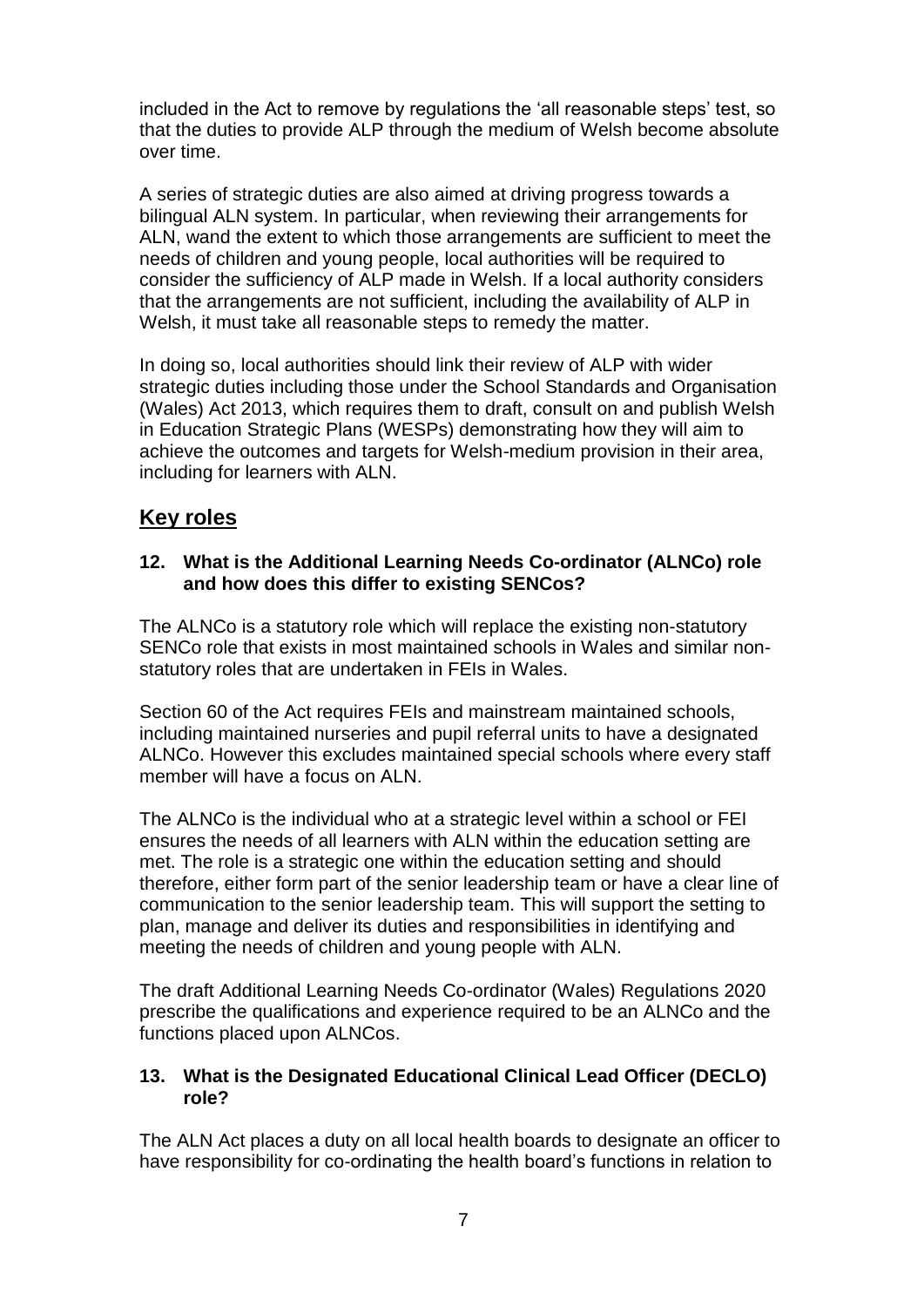children and young people with ALN. That person is known as the Designated Education Clinical Lead Officer (DECLO).

The DECLO must either be a registered medical practitioner or a registered nurse or another health professional. The Local Health Board must only designate an officer as a DECLO it considers to be suitably qualified and experienced in the provision of health care for children and young people with ALN.

Chapter 15 of the draft Code sets out the proposed role of the DECLO, including:

- o operating strategically to promote awareness of ALN at executive level within the Local Health Board and promote new ways of working;
- o sharing best practice with the other DECLOs to help ensure standardised approaches across Wales;
- o promoting a consistent strategic approach within the Local Health Board to the identification and assessment of ALN, the preparation and review of IDPs, the planning and delivery of ALP and the monitoring the effect of it on children and young persons;
- o managing and monitoring compliance with Local Health Board duties under the Act, and measuring the success of the Local Health Board's interventions.

## **14. What is the Early Years ALN Lead Officer (ALNLO) role?**

The 2018 Act requires each local authority to designate an Early Years ALNLO, who will have responsibility for co-ordinating the local authority's functions under the Act in relation to children under compulsory school age who are not attending maintained schools.

The role of the Early Years ALNLO is intended to be a strategic one. Responsibilities within the role are expected to include establishing effective collaborative working practices and arrangements with others who work with children below compulsory school age; raising awareness of the ALN system and how it applies to children under compulsory school age; promoting early identification and prevention of ALN; and other strategic responsibilities.

Chapter 8 of the draft ALN Code provides further detail on the expectations of the Early Years ALNLO.

## <span id="page-8-0"></span>**Disagreement resolution and appeals**

#### **15. What happens if a child, parent or young person disagrees with a decision about ALN by a school, local authority or FEI?**

In the first instance, the child, their parent or young person should ask for the matter to be reconsidered by the body that made the decision.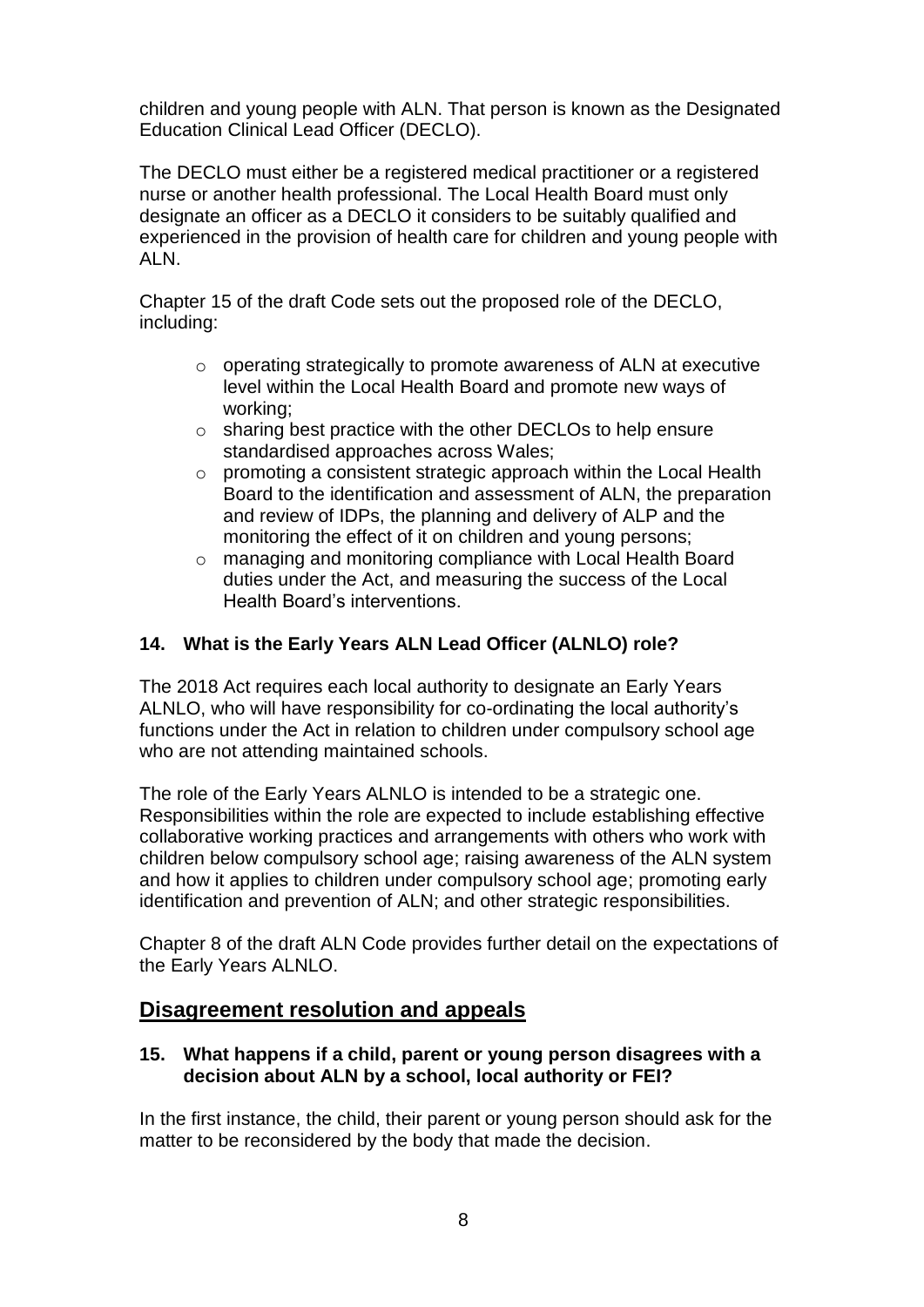If a school is dealing with the request to reconsider the matter and the child, parent or young person concerned is unhappy with the decision following the reconsideration, they can refer the matter to the local authority.

If the child, parent or young person concerned is unhappy with a local authority's or FEI's decision, they can make an appeal to the Education Tribunal for Wales ('the Tribunal').

The child, their parent or the young person will be able to use the local authority's dispute resolution arrangements. These arrangements will attempt to resolve disagreements outside of Tribunal proceedings. Using these arrangements is not compulsory and does not affect a child's, their parent's or young person's right to take an appeal to the Tribunal. However, the Welsh Government wishes to encourage use of these arrangements, as they will generally reduce the need to take a dispute to the Tribunal and lead to quicker resolution of disagreements, which would minimise disruption to the child's or young person's learning and save significant time and money for the parties involved.

In addition, the 2018 Act places requirements on local authorities to make arrangements for the provision for independent advocacy services for children and young people where they might disagree with a decision.

Chapter 7 of the draft ALN Code sets out guidance and requirements relating to the duties on local authorities to make arrangements for avoiding and resolving disagreements and for the provision of independent advocacy services.

#### **16. What is the remit of the Education Tribunal?**

The 2018 Act renames the Special Educational Needs Tribunal for Wales ('SENTW') the Education Tribunal for Wales ('the Tribunal'). The Tribunal will hear and decide appeals and applications in relation to children and young people who have or may have ALN. Specifically, it will hear and decide appeals about the decisions of a governing body of a further education institution ('FEI') or a local authority in Wales. It will also hear disability discrimination claims in relation to schools.

The Tribunal will be able to make decisions about a child's ability to understand matters relating to the ALN system, including what it means to bring an appeal to the Tribunal. Where it declares that a child lacks such capacity to understand, the Tribunal will be able to appoint a case friend for that child.

The Tribunal will be independent of government, local authorities, schools and FEIs; and its decisions are legally binding on local authorities and FEIs.

It will also be able to require an NHS body to provide evidence regarding health related aspects of an appeal and can make recommendations to an NHS body about the exercise of its functions under the Act. If the Tribunal makes a recommendation to an NHS body, that body must report back to the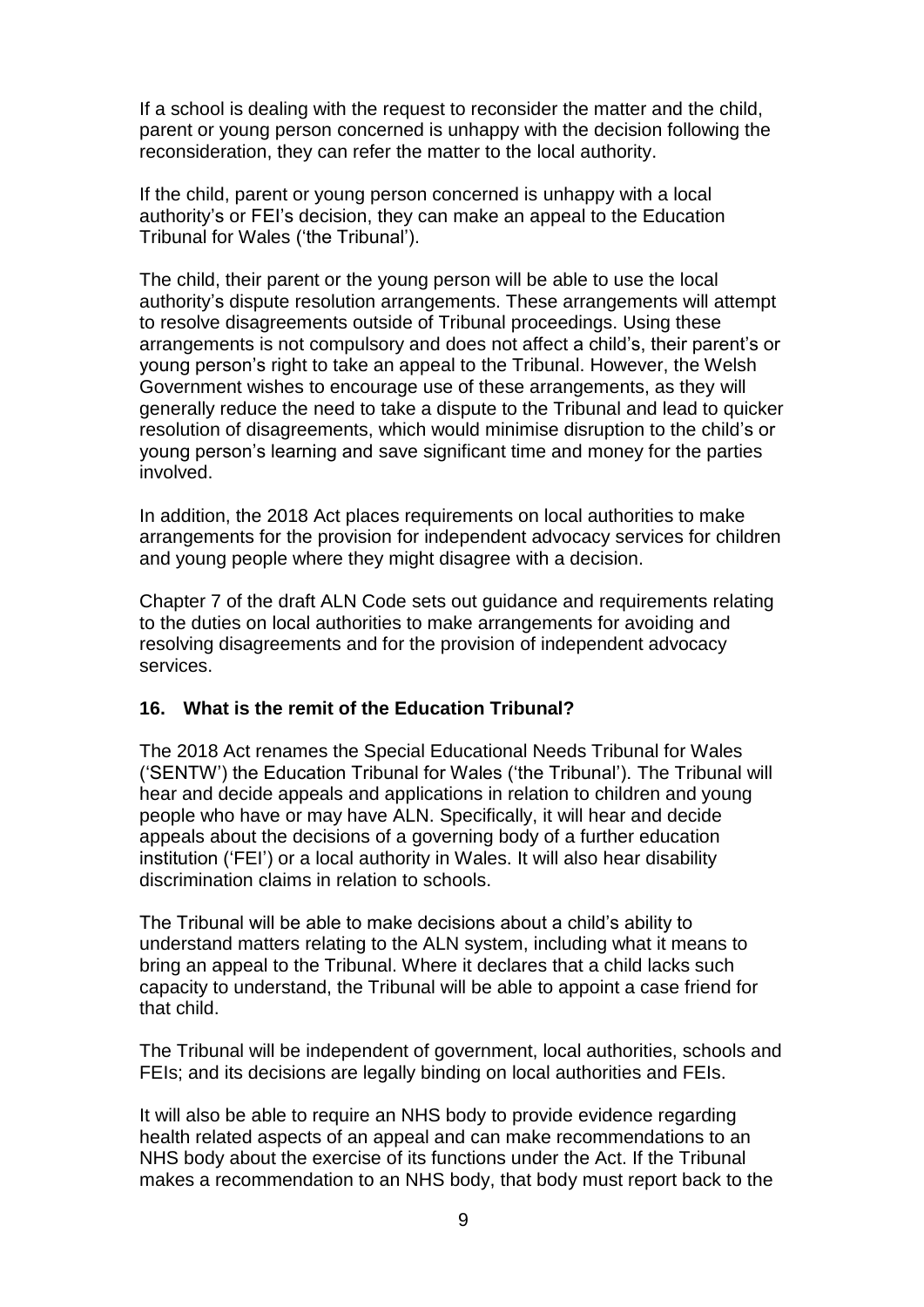Tribunal stating the action it has taken or proposes to take in response to the Tribunal's recommendation; or why it has not taken and does not propose to take any action in repose to the recommendation.

Regulations to be made under the Act will set out the provision of and procedure for appeals and claims to the Tribunal [\(draft Education Tribunal for](https://beta.gov.wales/draft-additional-learning-needs-code)  [Wales Regulations](https://beta.gov.wales/draft-additional-learning-needs-code) were previously published for consultation) and Chapter 26 of the draft ALN Code provides information about appeals and applications to the Tribunal.

## <span id="page-10-0"></span>**Children and young people in particular circumstances**

#### **17. How will the system apply to children who are looked after by a local authority?**

Children of compulsory school age or below living in Wales who have ALN and who are looked after by a Welsh local authority, will have an IDP maintained by that authority. The IDP will be incorporated in to the child's personal education plan (PEP). The PEP forms part of the child's care and support plan.

A child with ALN, looked after by a local authority in England but attending a maintained school in Wales, will normally have an IDP maintained for them by the school unless the English authority is maintaining an Education, Health and Care Plan for them.

A child looked after by a Welsh local authority but living in England would come under the English special educational needs and disability system.

The definition of a looked after child for the purposes of the Social Services and Well-being Act 2014 includes young people over compulsory school age and others who would not be treated as looked after children for the purpose of the ALN Act and Code.

#### **18. How does the Act apply to children who are educated otherwise than at school (EOTAS)?**

In most cases, EOTAS learners will be the responsibility of the local authority who will be under a duty, where appropriate, to decide if the child or has ALN and if they have, to prepare and maintain an IDP for them.

In the case of pupils at pupil referral units (PRU), the duties in the 2018 Act placed on governing bodies of schools would be for the local authority to discharge. However, the Welsh Ministers are proposing to make regulations requiring a local authority to delegate to the management committee of a PRU it maintains, the functions under the 2018 Act given to governing bodies of schools. These duties would include duties to decide if a registered pupil has ALN and the duties to prepare, maintain, review and cease to maintain plans.

#### **19. How does the Act apply to children and young people at independent schools?**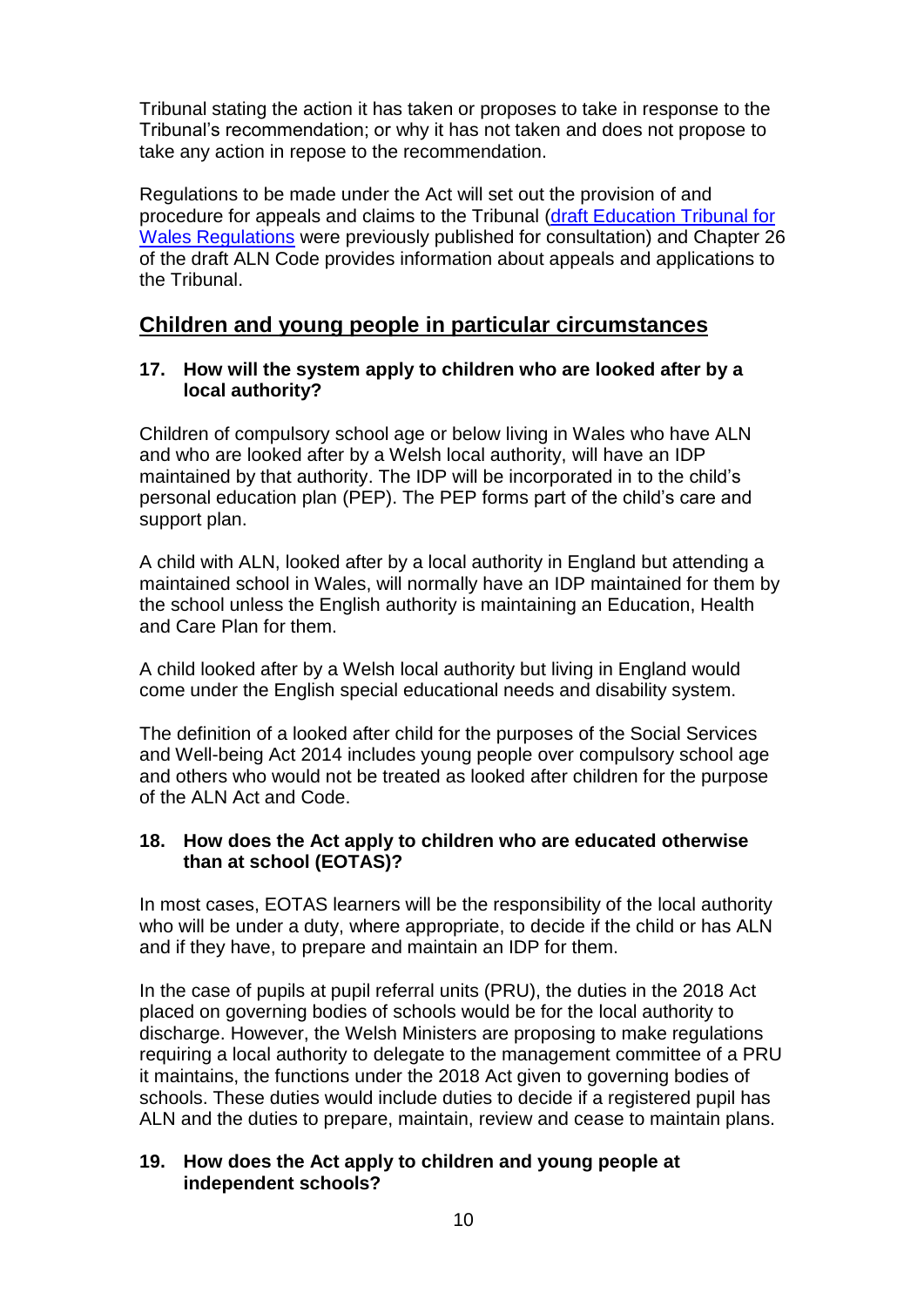If a local authority places a child or young person with ALN at an independent school for the purposes of receiving specialist ALP the local authority would continue to maintain the IDP. Where it is brought to the attention or otherwise appears to a local authority that a child attending an independent school may have ALN it would be for the local authority to determine whether they have ALN and prepare and maintain an IDP for them if they do. In the case of a young person in the same circumstances the local authority would need to decide whether or not, in accordance with regulations, it was necessary to maintain an IDP to meet their reasonable needs for education and training.

## <span id="page-11-0"></span>**Post-16 specialist placements**

#### **20. How will the new system work with regards to post-16 specialist placements?**

Local authorities will be responsible for securing education and training for young people who require specialist provision at independent specialist post-16 institutions (ISPIs). This duty currently rests with Welsh Ministers under the Learning and Skills Act 2000 ("the 2000 Act") but responsibility will transfer to local authorities upon implementation of the ALNET Act 2018.

Under the current system, Welsh Ministers approve approximately 100 new applications a year for programmes of study offered by independent specialist post-16 establishments. Around 300 specialist placements are funded at any given time.

Under the new system, local authorities will consider the needs of young people with complex needs in accordance with their duties to maintain individual development plans (IDPs) for those for whom it is necessary in accordance with regulations to be made under the Act.

The needs of young people will not be directly affected by the implementation of the Act. Therefore there is no reason for an increase in number of post-16 learners with severe and complex needs requiring access to specialist provision.

Careers Wales will continue to provide independent careers advice to all young people regardless of their needs and this will include advising young people with ALN on potential post-16 options. However, their current role in undertaking assessments of individuals needs (s140 of the 2000 Act) on behalf of Welsh Ministers will no longer be required.

The new system will mean that decisions regarding suitable educational provision for young people with complex needs will be taken locally by people who will usually have been involved in supporting the young person for their entire education. Local authorities will be familiar with the needs of the young people in the system and can plan years in advance for their transition to post-16 education. This will also encourage and enable local authorities and post-16 providers (both mainstream and independent) to work together to plan for and develop the future provision required to meet local needs.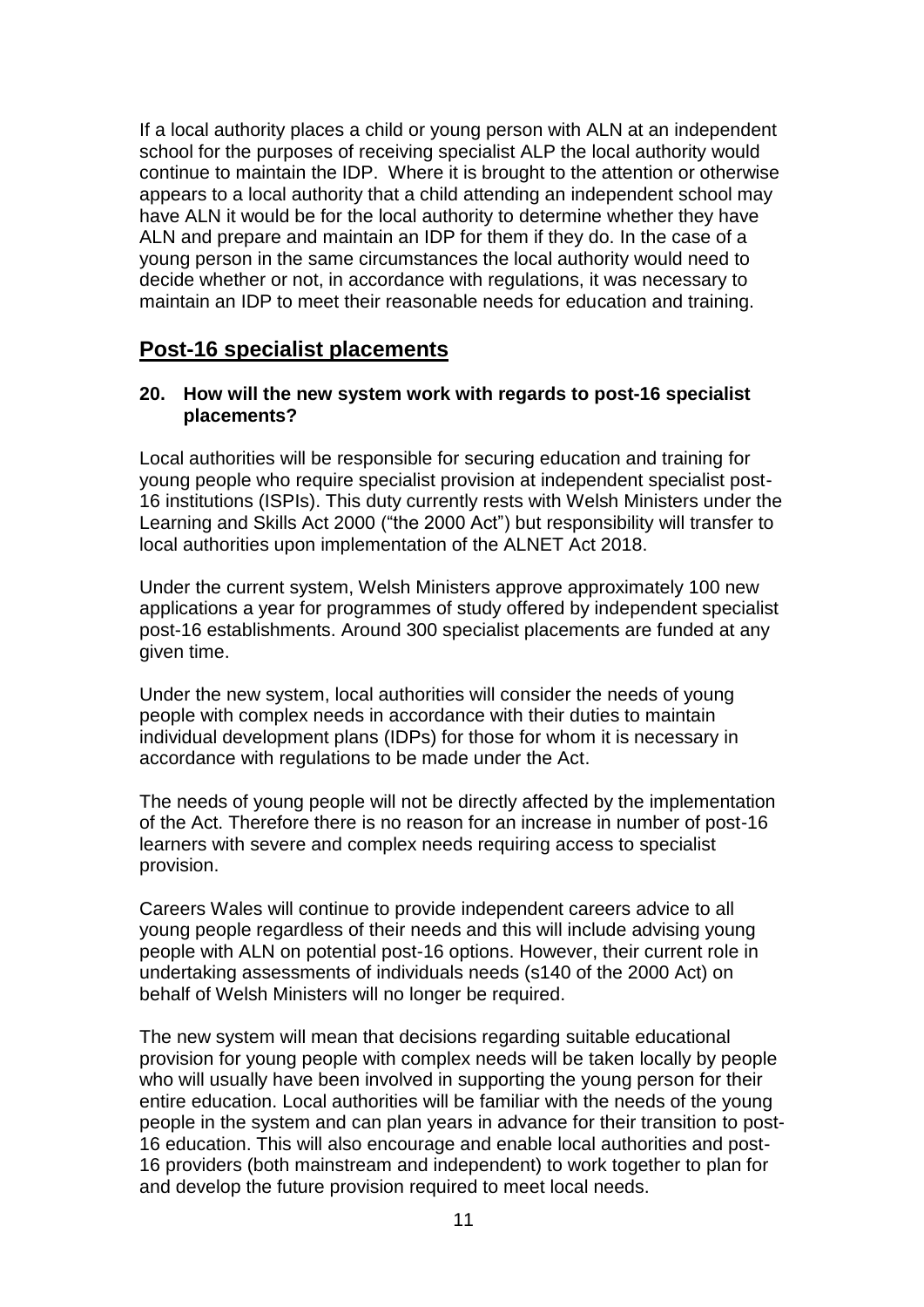For those young people who have secured a placement at an independent post-16 specialist establishment prior to the responsibility transferring to local authorities, they will remain with their provider for the duration of their existing agreed programme of study.

## **21. How will the funding for specialist post-16 placements be allocated to local authorities?**

In transferring responsibility for securing specialist post-16 placements to local authorities, the Welsh Government will also be transferring funding to support local authorities to deliver this duty.

The Welsh Government is in continued discussions with the Distribution Sub Group on an agreed settlement and allocation of this funding across local authorities. At this time, it is not proposed for funding to be ring fenced. Instead it is likely to form part of the revenue support grant that is allocated to local authorities to provide them the flexibility to discharge a range of duties in accordance with local needs.

As is the case with Welsh Government under the current system, local authorities will wish to consider engagement with other agencies such or social service departments and local health boards on arrangements for securing joint funding of specialist placements in cases where social care provision is identified to support a learner's educational placement.

# <span id="page-12-0"></span>**Implementation**

## **22. When and how will the new ALN system go live?**

In December 2018, the draft ALN Code and a number of regulations which support the Act were published for [consultation.](https://beta.gov.wales/draft-additional-learning-needs-code) The Welsh Government intends to lay the Code before the National Assembly for Wales for approval in 2020, with the intention of the Code being issued and published by the end of 2020. It is hoped that all subordinate legislation will also be in place by the end of 2020.

Implementation training will be rolled out early in 2021 and the new system will be expected to go live from September 2021. The implementation period will last three years until summer 2024, during which time all existing Statements of SEN, Individual Education Plans and Learning and Skills Plans will be converted to IDPs. This will be done a mandatory phased approach on the basis of particular aged-based cohorts. During this time, the ALN system will operate in parallel to the SEN system which will gradually be phased out during the implementation period.

For the time being, local authorities and all those who work with children and young people with SEN, must ensure that they continue to comply with the duties placed upon them by the Education Act 1996. They must also continue to have regard to the [SEN Code of Practice for Wales](gov.wales/docs/dcells/publications/131016-sen-codeof-practice-for-wales-en.pdf) (2004).